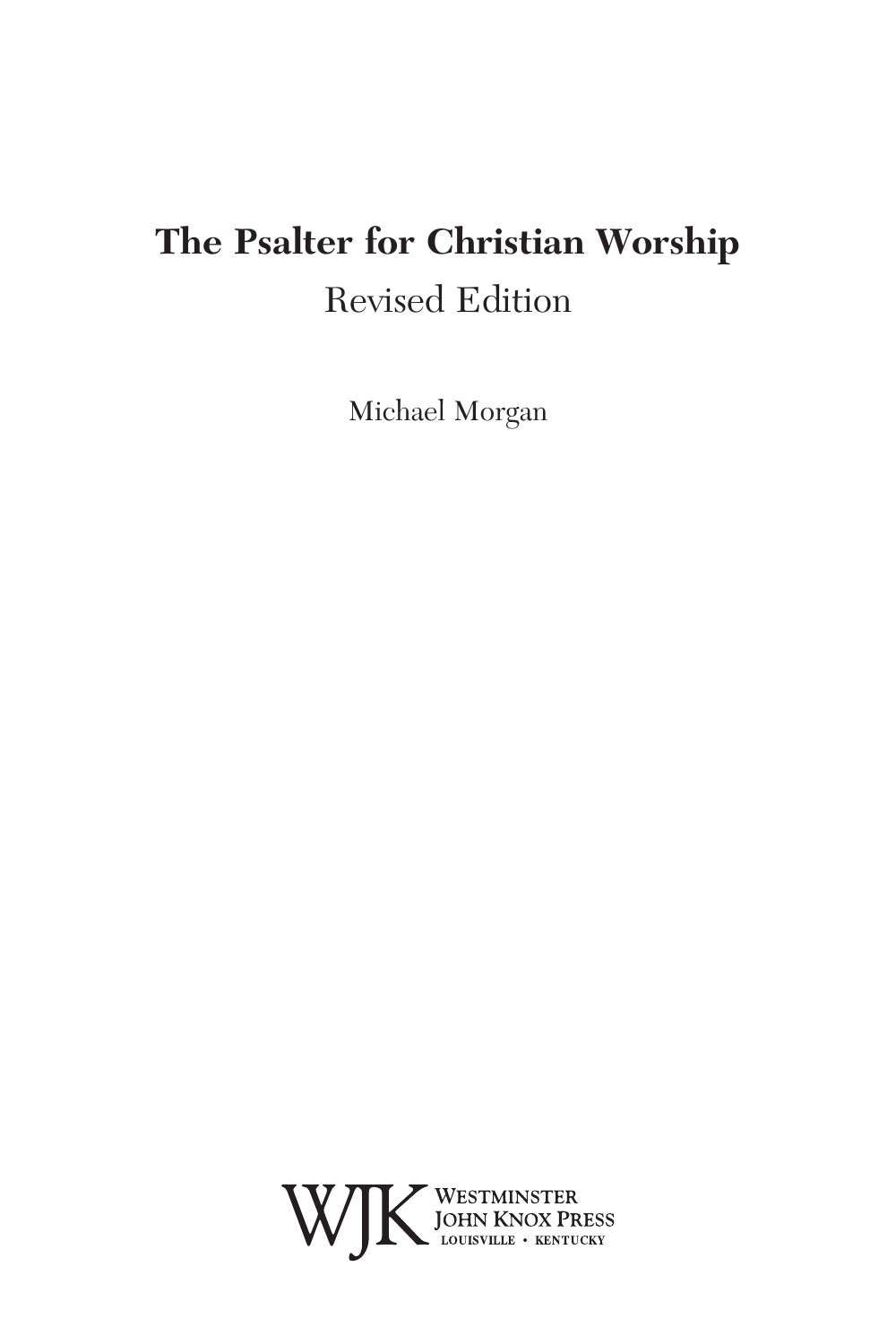### **Contents**

| $Preface$                    |  |  |  |  |  |  | X1 |
|------------------------------|--|--|--|--|--|--|----|
| Introduction $\dots \dots 1$ |  |  |  |  |  |  |    |

#### **The Psalms Book I**

| $\operatorname{Psalm} 1 \ldots \ldots \ldots \ldots 11$ |  |  |  |  |  |  |    |
|---------------------------------------------------------|--|--|--|--|--|--|----|
| Psalm $2 \ldots \ldots \ldots \ldots 12$                |  |  |  |  |  |  |    |
| Psalm $3 \ldots \ldots \ldots \ldots 13$                |  |  |  |  |  |  |    |
| Psalm $4 \ldots \ldots \ldots \ldots 14$                |  |  |  |  |  |  |    |
| Psalm $5 \ldots \ldots \ldots \ldots 15$                |  |  |  |  |  |  |    |
| Psalm $6 \ldots \ldots \ldots \ldots$                   |  |  |  |  |  |  | 16 |
| Psalm $7 \ldots \ldots \ldots \ldots 17$                |  |  |  |  |  |  |    |
| Psalm $8 \ldots \ldots \ldots \ldots$                   |  |  |  |  |  |  | 18 |
| Psalm $9 \ldots \ldots \ldots \ldots 19$                |  |  |  |  |  |  |    |
|                                                         |  |  |  |  |  |  |    |
|                                                         |  |  |  |  |  |  |    |
| Psalm $12$ 22                                           |  |  |  |  |  |  |    |
| Psalm 13 23                                             |  |  |  |  |  |  |    |
| Psalm $14$ 24                                           |  |  |  |  |  |  |    |
| Psalm $15 \ldots 25$                                    |  |  |  |  |  |  |    |
| Psalm $16$ 26                                           |  |  |  |  |  |  |    |
| Psalm 17 27                                             |  |  |  |  |  |  |    |
| Psalm $18$ 28                                           |  |  |  |  |  |  |    |
| Psalm 19 29                                             |  |  |  |  |  |  |    |
| Psalm $20$ 30                                           |  |  |  |  |  |  |    |
| Psalm $21$ 31                                           |  |  |  |  |  |  |    |
| Psalm $22a \ldots \ldots \ldots 32$                     |  |  |  |  |  |  |    |
| Psalm $22b$ 33                                          |  |  |  |  |  |  |    |
| Psalm $23 \ldots \ldots \ldots \ldots 34$               |  |  |  |  |  |  |    |
| Psalm $24$ 35                                           |  |  |  |  |  |  |    |

| $\operatorname{Psalm}\ 25\ \ldots\ \ldots\ \ldots\ 36$ |  |  |  |  |  |  |  |
|--------------------------------------------------------|--|--|--|--|--|--|--|
| Psalm $26$ 37                                          |  |  |  |  |  |  |  |
| Psalm $27$ 38                                          |  |  |  |  |  |  |  |
| Psalm $28 \ldots  39$                                  |  |  |  |  |  |  |  |
| Psalm $29 \ldots  40$                                  |  |  |  |  |  |  |  |
|                                                        |  |  |  |  |  |  |  |
| Psalm $31a$ $42$                                       |  |  |  |  |  |  |  |
| Psalm $31b$ $43$                                       |  |  |  |  |  |  |  |
| Psalm $32$ 44                                          |  |  |  |  |  |  |  |
| Psalm $33$ 45                                          |  |  |  |  |  |  |  |
| Psalm $34$ 46                                          |  |  |  |  |  |  |  |
| Psalm $35 \ldots $ 47                                  |  |  |  |  |  |  |  |
| Psalm $36$ 48                                          |  |  |  |  |  |  |  |
| Psalm $37 \ldots$ 49                                   |  |  |  |  |  |  |  |
| Psalm $38 \ldots  50$                                  |  |  |  |  |  |  |  |
| Psalm $39 \ldots  51$                                  |  |  |  |  |  |  |  |
| Psalm $40$ 52                                          |  |  |  |  |  |  |  |
| Psalm $41$ 53                                          |  |  |  |  |  |  |  |

#### **Book II**

| Psalm $42$ 56                      |
|------------------------------------|
| Psalm $43$ $57$                    |
| Psalm $44$ 58                      |
| Psalm $45a$ $59$                   |
|                                    |
| Psalm $46 \ldots \ldots \ldots 61$ |
| Psalm $47$ 62                      |
|                                    |
| Psalm $49 \ldots $ . 64            |
| Psalm $50$ 65                      |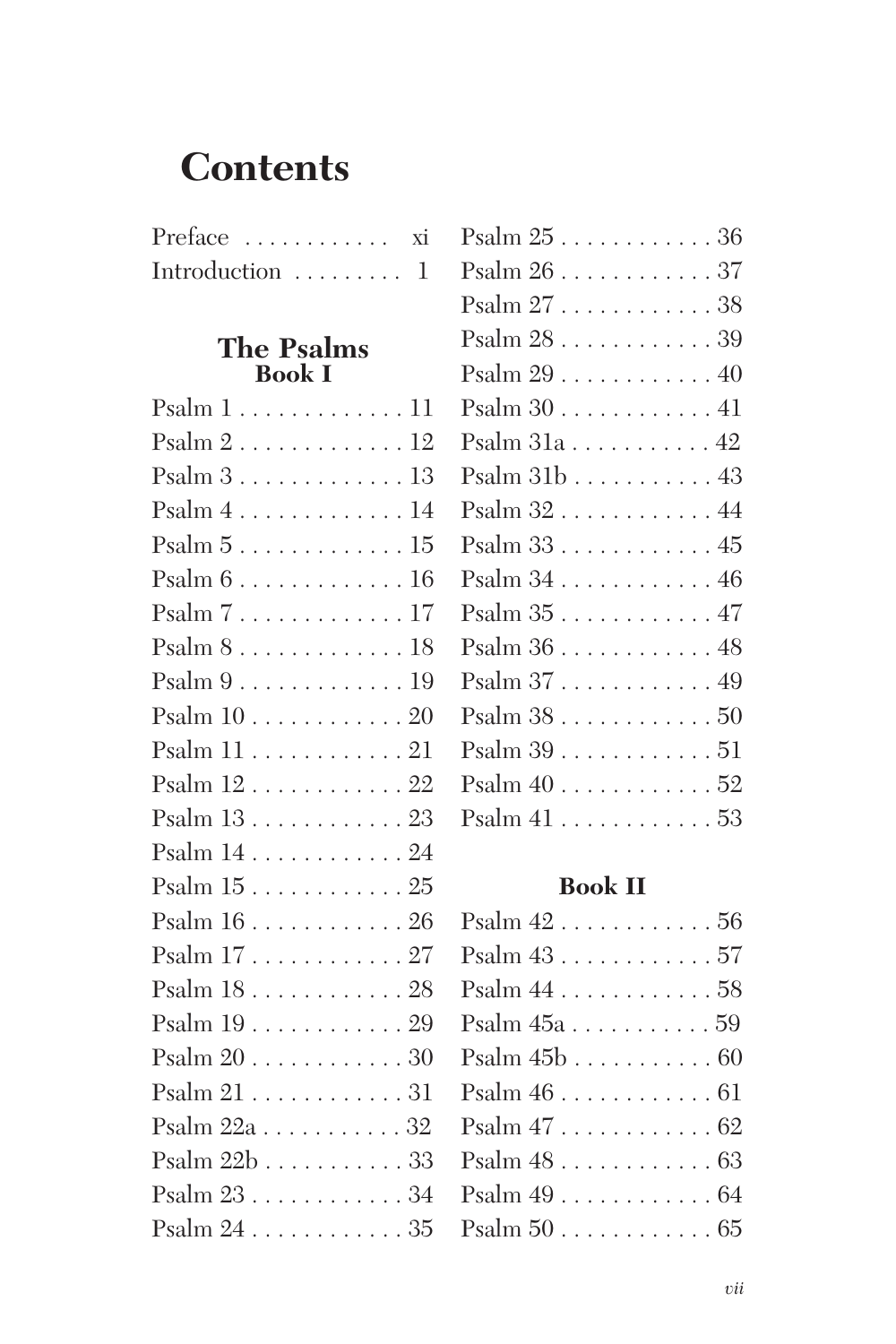| Psalm 51                         |     |                          |                                                       |  |                      |                                                                                         |                      |  | 66 |
|----------------------------------|-----|--------------------------|-------------------------------------------------------|--|----------------------|-----------------------------------------------------------------------------------------|----------------------|--|----|
| Psalm $52$                       |     |                          |                                                       |  |                      |                                                                                         |                      |  | 67 |
| Psalm $53$                       |     |                          |                                                       |  |                      |                                                                                         |                      |  | 68 |
| Psalm $54$                       |     |                          |                                                       |  |                      |                                                                                         |                      |  | 69 |
| Psalm 55.                        |     |                          | .                                                     |  |                      |                                                                                         |                      |  | 70 |
| Psalm $56$                       |     |                          |                                                       |  |                      | $\mathcal{L}^{\mathcal{L}}$ , $\mathcal{L}^{\mathcal{L}}$ , $\mathcal{L}^{\mathcal{L}}$ |                      |  | 71 |
| $Psalm 57 \ldots \ldots$         |     |                          |                                                       |  |                      |                                                                                         |                      |  | 72 |
| Psalm 58.                        |     |                          | $\frac{1}{2}$ , $\frac{1}{2}$ , $\frac{1}{2}$ ,       |  |                      |                                                                                         | a a la la            |  | 73 |
| $Psalm 59 \ldots$                |     |                          |                                                       |  |                      |                                                                                         |                      |  | 74 |
| Psalm 60                         |     | l.                       | $\ldots$ .                                            |  |                      | $\alpha$ , $\alpha$ , $\alpha$                                                          |                      |  | 75 |
| Psalm 61                         |     | $\overline{\phantom{a}}$ | .                                                     |  |                      |                                                                                         |                      |  | 76 |
| Psalm 62                         |     |                          | .                                                     |  |                      |                                                                                         |                      |  | 77 |
| Psalm 63.                        |     |                          | $\bar{z}$ , $\bar{z}$ , $\bar{z}$                     |  |                      |                                                                                         | a a la la            |  | 78 |
| Psalm 64                         |     |                          | .                                                     |  |                      |                                                                                         |                      |  | 79 |
| Psalm 65                         |     |                          | .                                                     |  |                      |                                                                                         |                      |  | 80 |
| Psalm $66a$                      |     |                          |                                                       |  |                      |                                                                                         |                      |  | 81 |
| $Psalm 66b \ldots \ldots \ldots$ |     |                          |                                                       |  |                      |                                                                                         |                      |  | 82 |
| Psalm 67                         |     |                          | $\overline{1}$ , $\overline{1}$ , $\overline{1}$      |  | $\ddot{\phantom{0}}$ |                                                                                         | .                    |  | 83 |
| Psalm 68.                        |     |                          | .                                                     |  |                      |                                                                                         |                      |  | 84 |
| Psalm                            | 69. |                          |                                                       |  |                      |                                                                                         |                      |  | 85 |
| Psalm                            | 70  |                          | $\overline{1}$ , $\overline{1}$ , $\overline{1}$ ,    |  |                      |                                                                                         | $\sim$ $\sim$ $\sim$ |  | 86 |
| Psalm $71$                       |     |                          |                                                       |  |                      |                                                                                         |                      |  | 87 |
| Psalm 72                         |     |                          | $\mathbb{R}^n$ . The set of the set of $\mathbb{R}^n$ |  |                      |                                                                                         |                      |  | 88 |
|                                  |     |                          |                                                       |  |                      |                                                                                         |                      |  |    |

#### **Book III**

| Psalm 75 92 |  |  |  |  |  |  |  |
|-------------|--|--|--|--|--|--|--|
| Psalm 76 93 |  |  |  |  |  |  |  |
| Psalm 77 94 |  |  |  |  |  |  |  |
| Psalm 78 95 |  |  |  |  |  |  |  |
| Psalm 79 96 |  |  |  |  |  |  |  |

| $\operatorname{Psalm}\nolimits 81\ldots\ldots\ldots\ldots98$ |  |  |  |  |  |  |  |
|--------------------------------------------------------------|--|--|--|--|--|--|--|
| Psalm 82 99                                                  |  |  |  |  |  |  |  |
|                                                              |  |  |  |  |  |  |  |
| Psalm $84$ 101                                               |  |  |  |  |  |  |  |
| Psalm $85$ 102                                               |  |  |  |  |  |  |  |
| Psalm $86$ 103                                               |  |  |  |  |  |  |  |
|                                                              |  |  |  |  |  |  |  |
| Psalm $88$ 105                                               |  |  |  |  |  |  |  |
| Psalm $89$ a 106                                             |  |  |  |  |  |  |  |
| Psalm $89b$ $107$                                            |  |  |  |  |  |  |  |
|                                                              |  |  |  |  |  |  |  |

#### **Book IV**

| Psalm $90 \ldots \ldots \ldots 110$  |  |  |  |  |  |  |  |
|--------------------------------------|--|--|--|--|--|--|--|
| Psalm 91 111                         |  |  |  |  |  |  |  |
| Psalm 92 112                         |  |  |  |  |  |  |  |
| Psalm 93 113                         |  |  |  |  |  |  |  |
| Psalm 94 114                         |  |  |  |  |  |  |  |
| Psalm 95 115                         |  |  |  |  |  |  |  |
| Psalm 96 116                         |  |  |  |  |  |  |  |
| Psalm 97 117                         |  |  |  |  |  |  |  |
| Psalm 98 118                         |  |  |  |  |  |  |  |
| Psalm 99 119                         |  |  |  |  |  |  |  |
| Psalm 100 120                        |  |  |  |  |  |  |  |
| Psalm $101$ 121                      |  |  |  |  |  |  |  |
| Psalm 102 122                        |  |  |  |  |  |  |  |
| Psalm 103 123                        |  |  |  |  |  |  |  |
| Psalm 104a 124                       |  |  |  |  |  |  |  |
| Psalm 104b 125                       |  |  |  |  |  |  |  |
| Psalm 105a 126                       |  |  |  |  |  |  |  |
| Psalm 105b 127                       |  |  |  |  |  |  |  |
| Psalm $106 \ldots \ldots \ldots 128$ |  |  |  |  |  |  |  |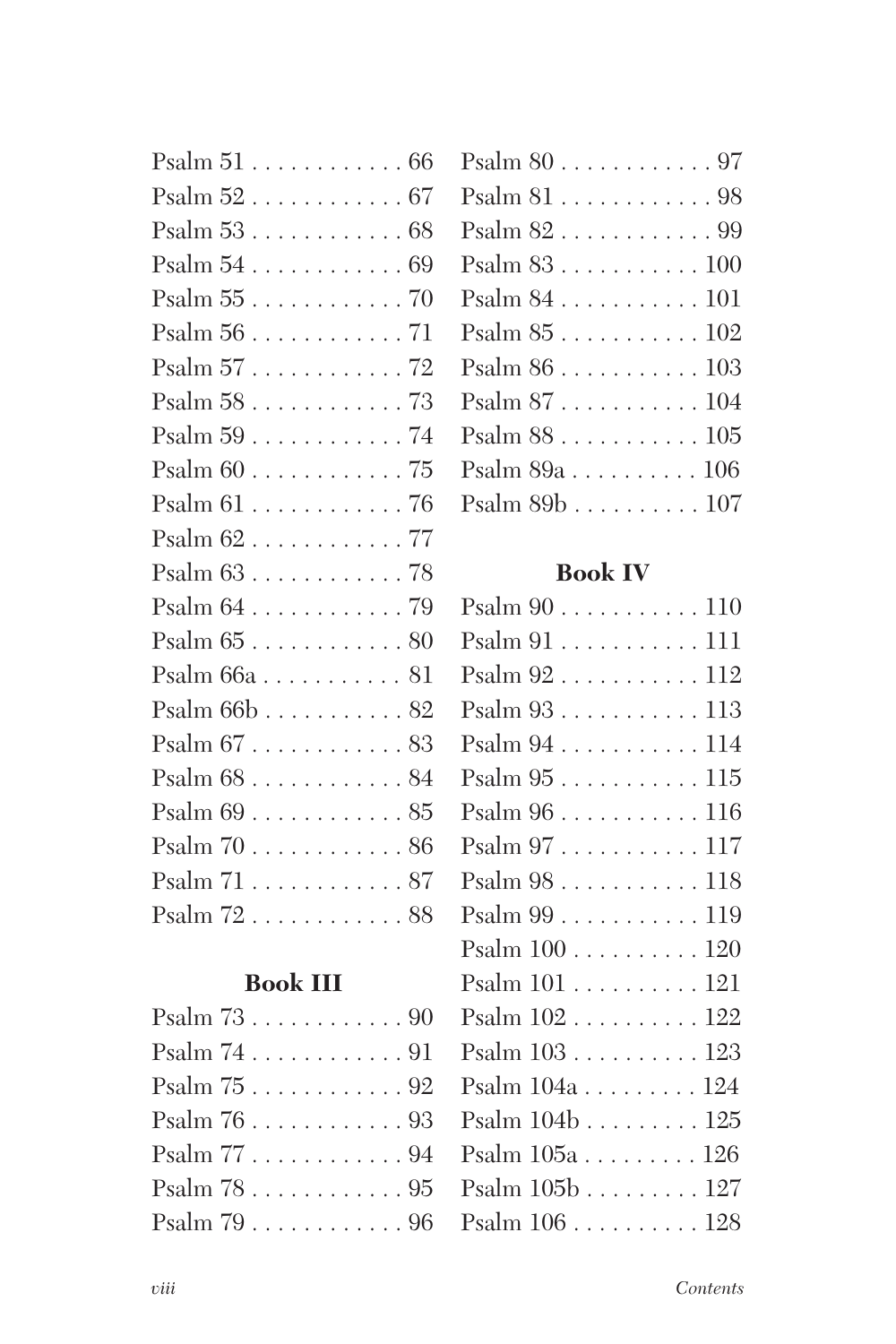#### **Book V**

| Psalm $107 \ldots \ldots \ldots$                            | 130   |
|-------------------------------------------------------------|-------|
| Psalm<br>$108 \ldots $<br>$\mathbf{r}$                      | 131   |
| Psalm $109$<br>$\mathbf{r}$                                 | 132   |
| Psalm $110$<br>$\ddot{\phantom{a}}$                         | 133   |
| Psalm $111$<br>$\overline{a}$                               | 134   |
| Psalm $112$                                                 | . 135 |
| $Psalm 113 \ldots$                                          | 136   |
| Psalm $114$                                                 | . 137 |
| Psalm $115$<br>$\ddot{\phantom{0}}$                         | 138   |
| Psalm $116$<br>$\mathbf{r}$                                 | 139   |
| Psalm $117$                                                 | . 140 |
| Psalm $118$                                                 | . 141 |
| Psalm $119a$                                                | 142   |
| Psalm 119b 143                                              |       |
| Psalm $119c \ldots \ldots \ldots 144$                       |       |
| Psalm 119d 145                                              |       |
| Psalm $119e$ 146                                            |       |
| Psalm $119f$                                                | 147   |
| Psalm $119g$ $148$                                          |       |
| Psalm $120$                                                 | . 149 |
| Psalm 121 150                                               |       |
| Psalm $122$<br>$\overline{a}$                               | 151   |
| Psalm $123$<br>l.                                           | 152   |
| Psalm $124$<br>$\overline{a}$                               | 153   |
| Psalm<br>125<br>$\ddot{\phantom{a}}$                        | 154   |
| Psalm $126$<br>$\mathbf{r}$                                 | 155   |
| Psalm<br>$127 \ldots \ldots \ldots$<br>$\ddot{\phantom{0}}$ | 156   |
| Psalm $128$<br>$\overline{a}$                               | 157   |
| Psalm $129$<br>$\overline{a}$                               | 158   |
| Psalm $130$                                                 | 159   |
| Psalm 131<br>$\ddot{\phantom{a}}$<br>.                      | 160   |

| Psalm 132 161   |  |  |  |  |  |  |
|-----------------|--|--|--|--|--|--|
| Psalm 133 162   |  |  |  |  |  |  |
| Psalm 134 163   |  |  |  |  |  |  |
| Psalm 135 164   |  |  |  |  |  |  |
| Psalm 136 165   |  |  |  |  |  |  |
| Psalm 137 166   |  |  |  |  |  |  |
| Psalm 138 167   |  |  |  |  |  |  |
| Psalm 139 168   |  |  |  |  |  |  |
| Psalm 140 169   |  |  |  |  |  |  |
| Psalm 141 170   |  |  |  |  |  |  |
| Psalm 142 171   |  |  |  |  |  |  |
| Psalm 143 172   |  |  |  |  |  |  |
| Psalm 144 173   |  |  |  |  |  |  |
| Psalm 145 174   |  |  |  |  |  |  |
| Psalm 146 175   |  |  |  |  |  |  |
| Psalm 147a 176  |  |  |  |  |  |  |
| Psalm 147b 177  |  |  |  |  |  |  |
| Psalm 148 178   |  |  |  |  |  |  |
| Psalm 149 179   |  |  |  |  |  |  |
| Psalm $150$ 180 |  |  |  |  |  |  |
|                 |  |  |  |  |  |  |

Index of Psalms for Liturgical Use . . . . 181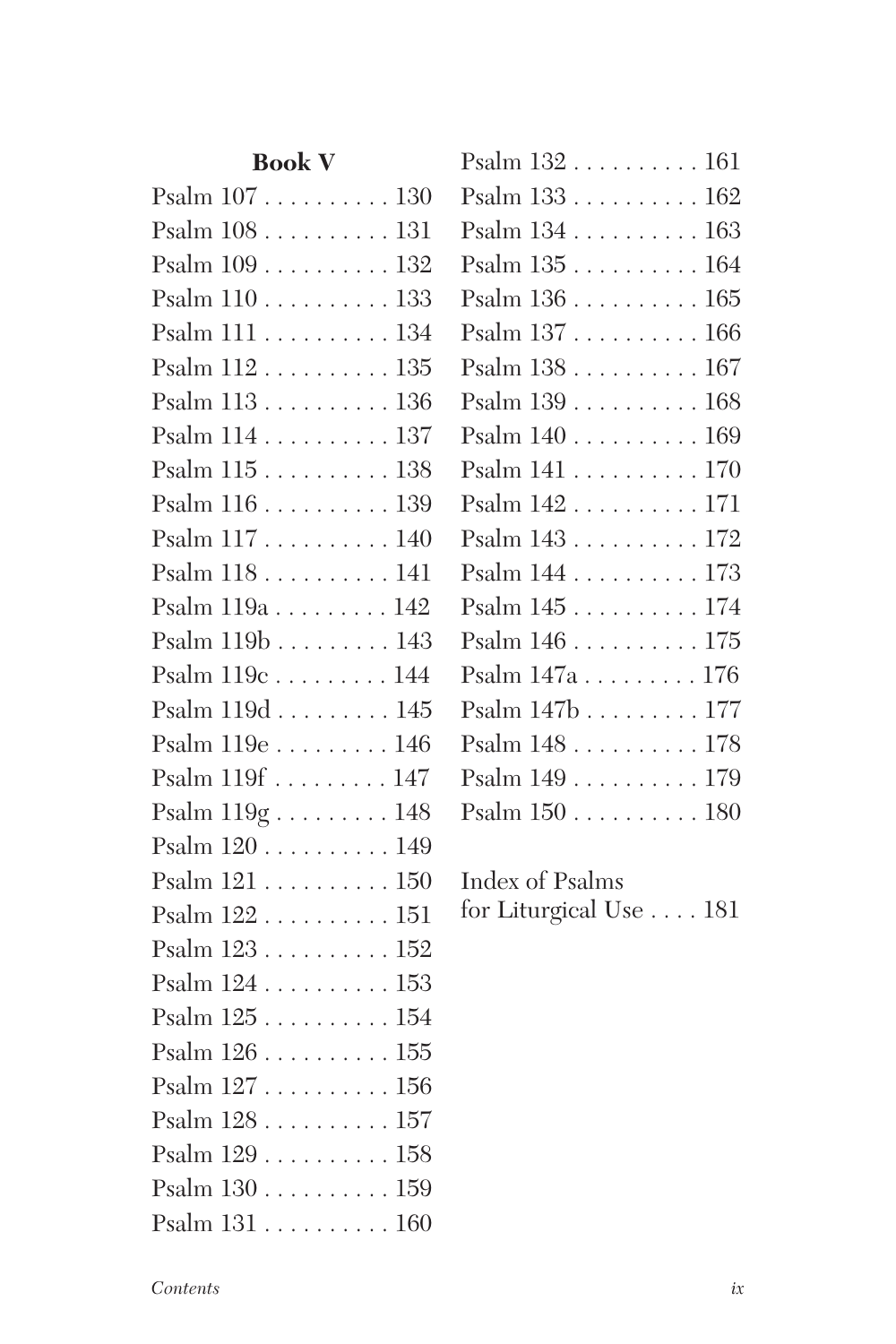### **Preface**

The psalm paraphrases in this collection were composed during the spring and summer of 1995 for the congregation of Central Presbyterian Church in Atlanta, Georgia.

As part of our congregation's desire to reclaim metrical psalm singing, which is at the heart of our Reformed tradition, Dr. Theodore Wardlaw challenged me to write new Editions of the Lectionary psalms for Eastertide. The worshipers at Central Church have a strong attachment to congregational song, and with their encouragement, I composed settings of all 150 psalms. These psalter hymns were designed to be sung to a variety of tunes that our congregation knew from memory, making them readily accessible.

Never before had I embarked on such a meaningful and self-illuminating devotional exercise. I repeatedly found my life experience reflected in the psalms on which I worked. Often, I would struggle with a particular psalm with little insight or inspiration, and in frustration turn to another, where the words would flow almost as quickly as I could write. Sometimes the first line to come to me would be halfway down the page, and the text would grow from there in both directions until the psalm was complete.

My parameters were defined from the beginning:

1. *Make the texts suitable for congregational singing.* The approach to each text was the same: to condense thought and repetition into single units, paraphrasing those to achieve the sense of the psalm. I sought help in commentaries and devotionals from Calvin and Horne, to Dahood and Brueggemann. Where the Revised Common Lectionary abbreviated the texts or divided the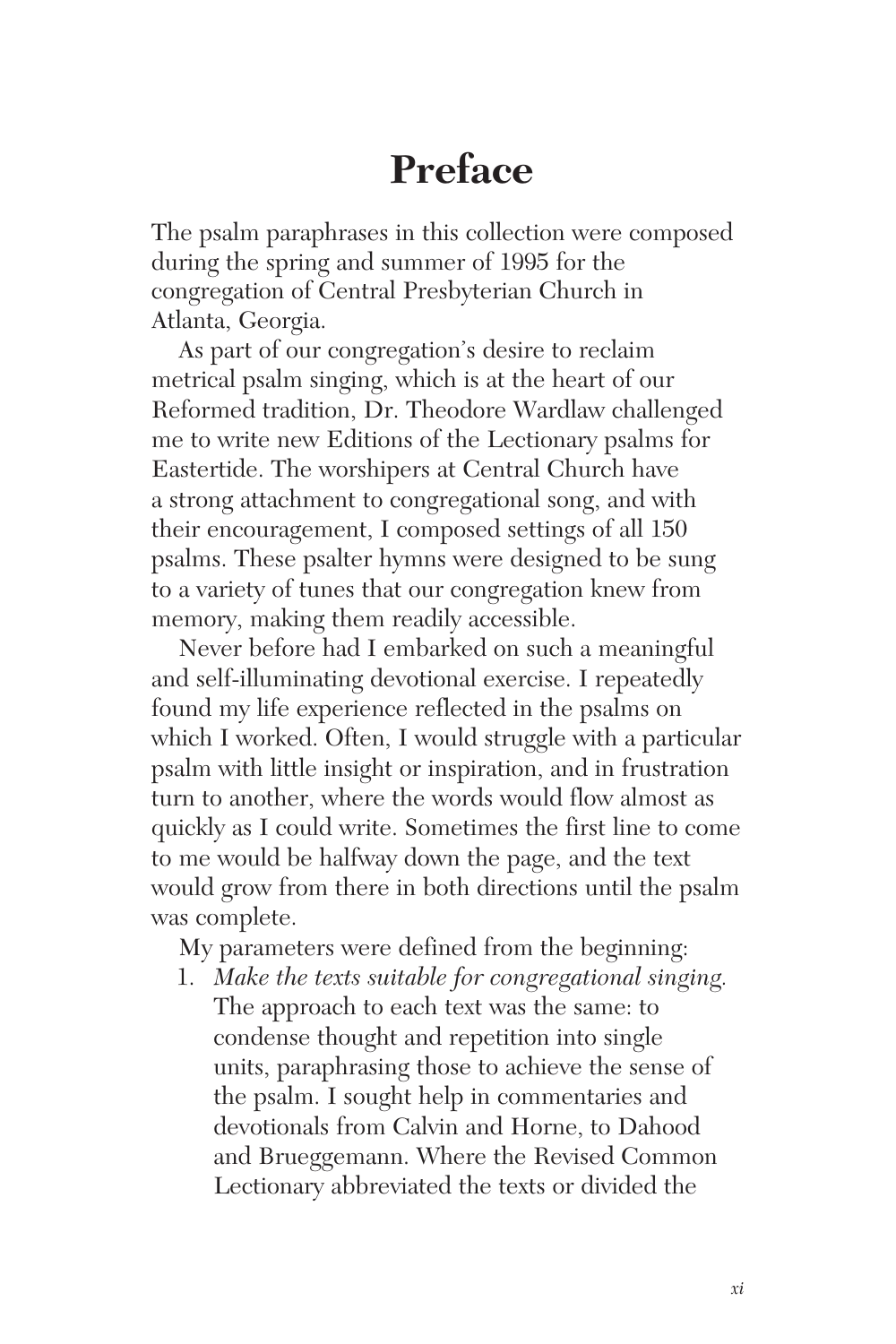longer psalms, I considered the same alignment in my edition.

- 2. *Remain faithful to the character of the psalms.* I have sought not to "Christianize" the psalms, but to balance images and allusions from both sides of the cross (Hebrew poet and the Messiah of the Gospels, the shepherd boy and the Good Shepherd), tempering judgment with justice and vengeance with grace.
- 3. *Employ modern English language.* In the first edition, a significant number of texts used "thee," "thou," "thy," and "thine" in reference to God. Even though much of our association with the Psalms is cloaked in this classic style, the texts in this revised edition have been reworded in modern English to make them universal in their appeal to those who will sing them.
- 4 *Commit to the use of inclusive language, both in references to God and to the people of God.*
- 5. *Provide texts that are suited to a variety of familiar tunes.* The suggested tunes will be found in most standard hymnals. They are suggestions; worship leaders are encouraged to select tunes that may be more familiar to their congregations (being sure that the meter, the accents, and the spirit of the tunes fit the words), or to write tunes of their own.
- 6. *Make the texts easily accessible as worship resources.* Permission is granted to reprint texts in worship bulletins without having to obtain written permission. All that is requested is acknowledgement of the source.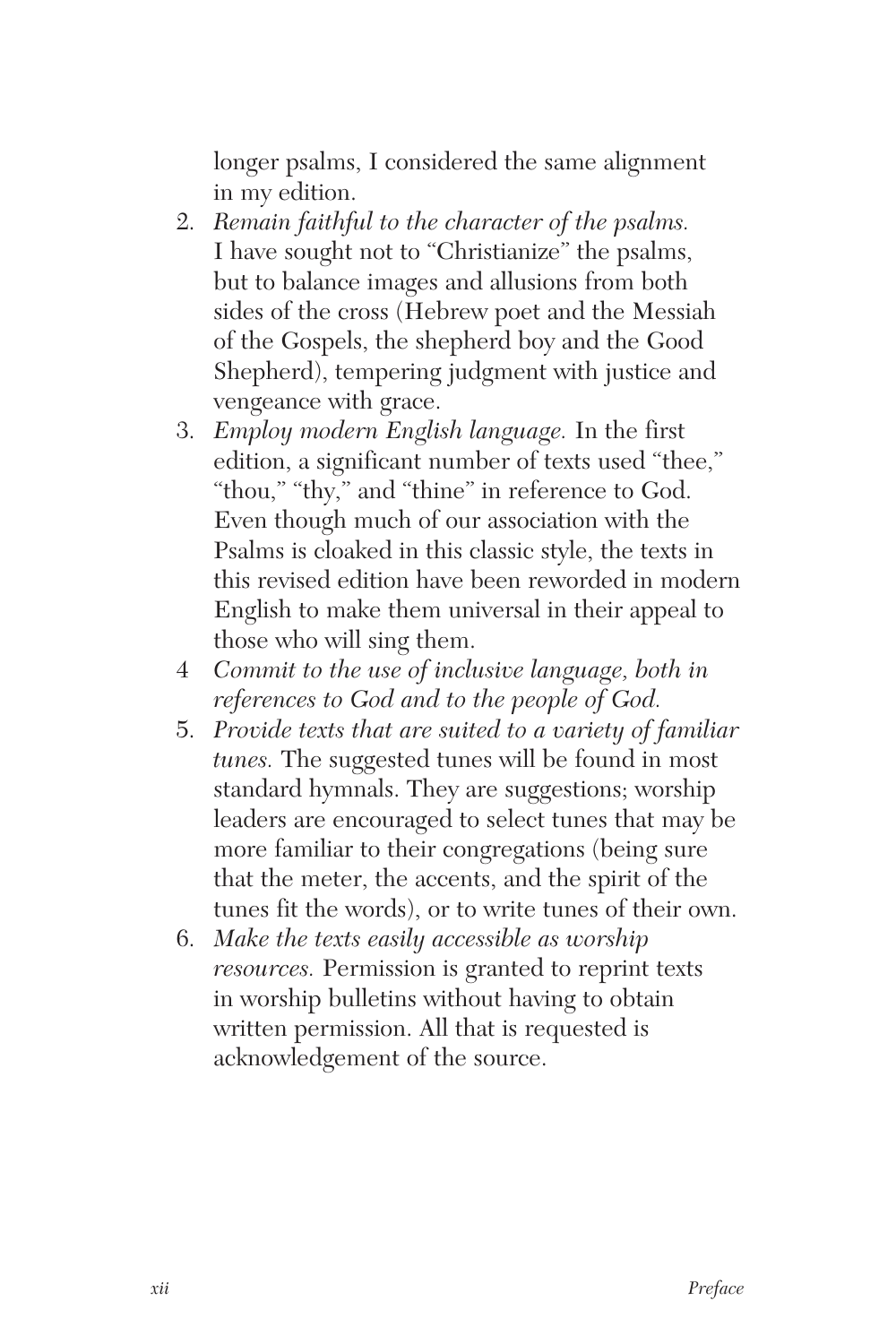In addition to the colleagues and friends named in the first edition who generously contributed their scholarship and support, special appreciation for this revision is given to David Gambrell, associate for worship, and Mark Hinds, general editor, with the PC(USA) Office of Theology Worship and Education; and to the worship leaders and congregations who have found in these words new expression for their praise.

Michael Morgan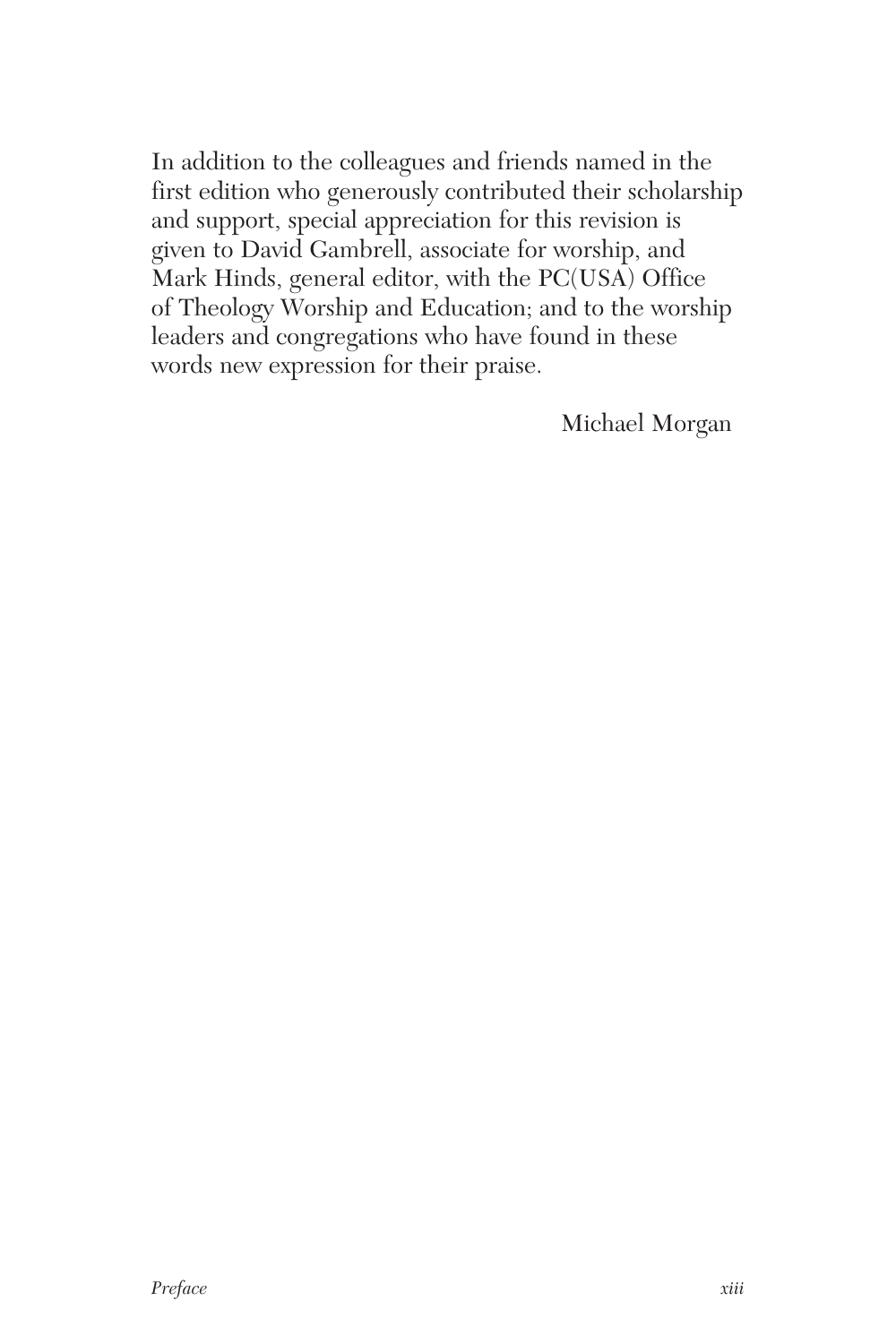# **INTRODUCTION**

Metrical psalmody: the name sounds as intimidating and as austere as anything one might associate with staid Scottish Presbyterians! Yet little else is closer to the heart of worship in the Reformed tradition than the psalms of David paraphrased in metered verse. Over four hundred years ago, our first service book, the *Forme of Prayers and Ministration of the Sacraments,* was beloved by the people for the metrical psalter it contained.

We lift up the psalms to God as our prayers. We borrow the language of these ancient texts, and they become our words. We are not secondhand recipients of God's Word, but communicants actively in conversation with God. What seems to set the psalms apart from the rest of Scripture is their sacramental nature, their unique ability to mold and transform the believer.

The psalms we sing and pray may reflect our own sentiments, or may be in conflict with them, but even in conflict, we are able to make them our own prayers. In our praise, they call us to affirm that God creates and sustains us, and deserves more thanksgiving than we can ever express. In our lament, we are assured that this same God will strengthen and nurture and love us.

David Dickson, a Scottish Puritan of the seventeenth century, described the seasons of our lives as a blend of "crosses and sweet comforts." The psalms are reflections of our full human experience, but never without the illumination of who God is, and where we stand in relation to that wonderful Presence.

Christian worship has always included the singing of psalms. Prior to the Reformation, however, liturgical music had gradually become more the possession of the church and less a treasure of the people. In their Latin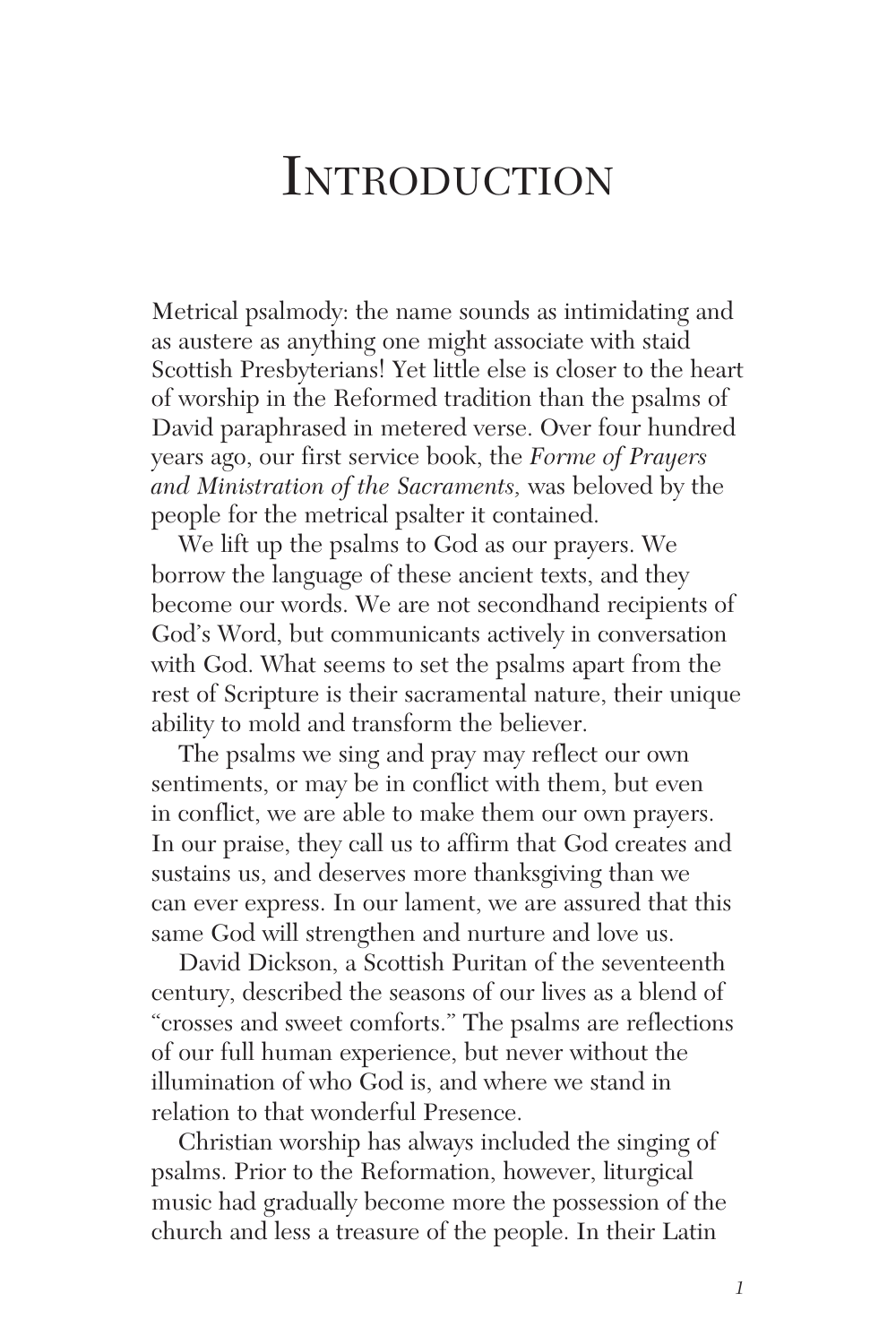editions, which few could understand, psalms in worship were sung to plainchant melodies. Gregorian chant may be a pure and expressive means of conveying the prose of the Latin Bible, but it is far less effective with poetry. The use of chant also required most of the service music to be "performed" by trained singers who could read musical notation, while the congregation sang only the simplest responses. As more intricate service music evolved, even these responses became the property of the choir, leaving the people as passive observers of the liturgy.

If liturgical music was to be returned to the people, three things had to be accomplished:

- 1. Texts had to be cast in the language of the people to be meaningful to those who sang them. The beauty of Latin never made it past the ears of many listeners.
- 2. Texts had to be cast in a form that people could read, memorize, and assimilate with ease. Short phrases, structured within a variety of rhyme schemes, made texts more comprehensible.
- 3. A type of music had to be devised that untrained voices could sing, like the simple ballads the people knew by heart and that sustained them through the remainder of the week.

#### **John Calvin's Psalter**

John Calvin's innovative psalmody was a fitting solution. Calvin (1509–1564) felt that only those songs given to us by God—the psalms—were worthy to be given back to God. With few exceptions, he desired that only the Psalms of David be sung in worship.

Calvin acknowledged that the psalms would require translation into the vernacular. He also allowed the texts to be rendered in verse. He engaged the poet Clement Marot (c. 1497–1544) and the theologian Theodore de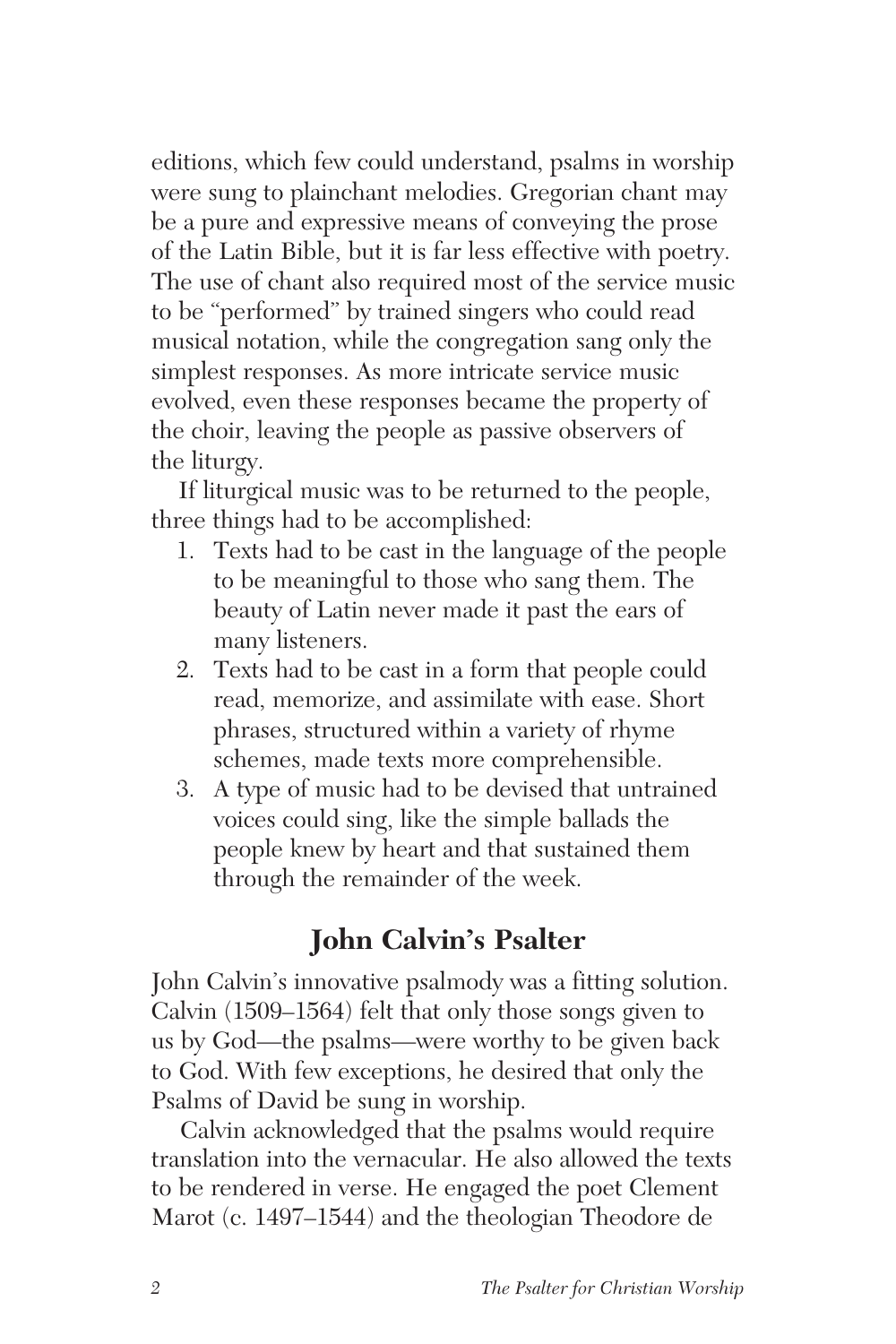Bèze (1519–1605) to transform ancient Hebrew verse into the finest French poetry of the day.

#### **English Psalters**

The English metrical psalter and the first Scottish psalter found a more humble genesis in the psalm "ballads" composed by Thomas Sternhold (1500–1549), a groom in the chamber of King Henry VIII. Sternhold was no poetic match for Marot, but English-speaking Christians had never sung psalms in their own language, and young Edward, the future king, upon hearing Sternhold singing one of his verses, encouraged him to write more.

Within a few years, both servant and king were dead, and under the violent reign of Mary Tudor, the Church of England renounced many elements of the Reformation. Protestants fled to the Continent. Inspired and informed by the teachings of Calvin, these English Protestants set out to complete a psalter, incorporating the work of Sternhold, but also drawing on the talents of John Hopkins (d. 1570), William Whittingham (1530–1579), William Kethe (d. 1608), and others. The completed "Sternhold and Hopkins" edition, popularly known as the "Old Edition," was published in 1562. In 1564 Scottish refugees, under the leadership of John Knox (1505–1572), published their own edition, in which about a third of the texts differed from Sternhold and Hopkins.

Music found in both psalters came primarily from popular adaptations of some of the new hymns of the Reformation and original tunes contributed primarily by Louis Bourgeois (1510–1561). As a reaction to the complex music of the pre-Reformation Church, the music prescribed by Calvin was in unison so that the congregation might lift a common voice to God without the "clutter" of harmony, counterpoint, or instrumental accompaniment. The wonderful tunes of Bourgeois brought melodic and rhythmic freshness to singing.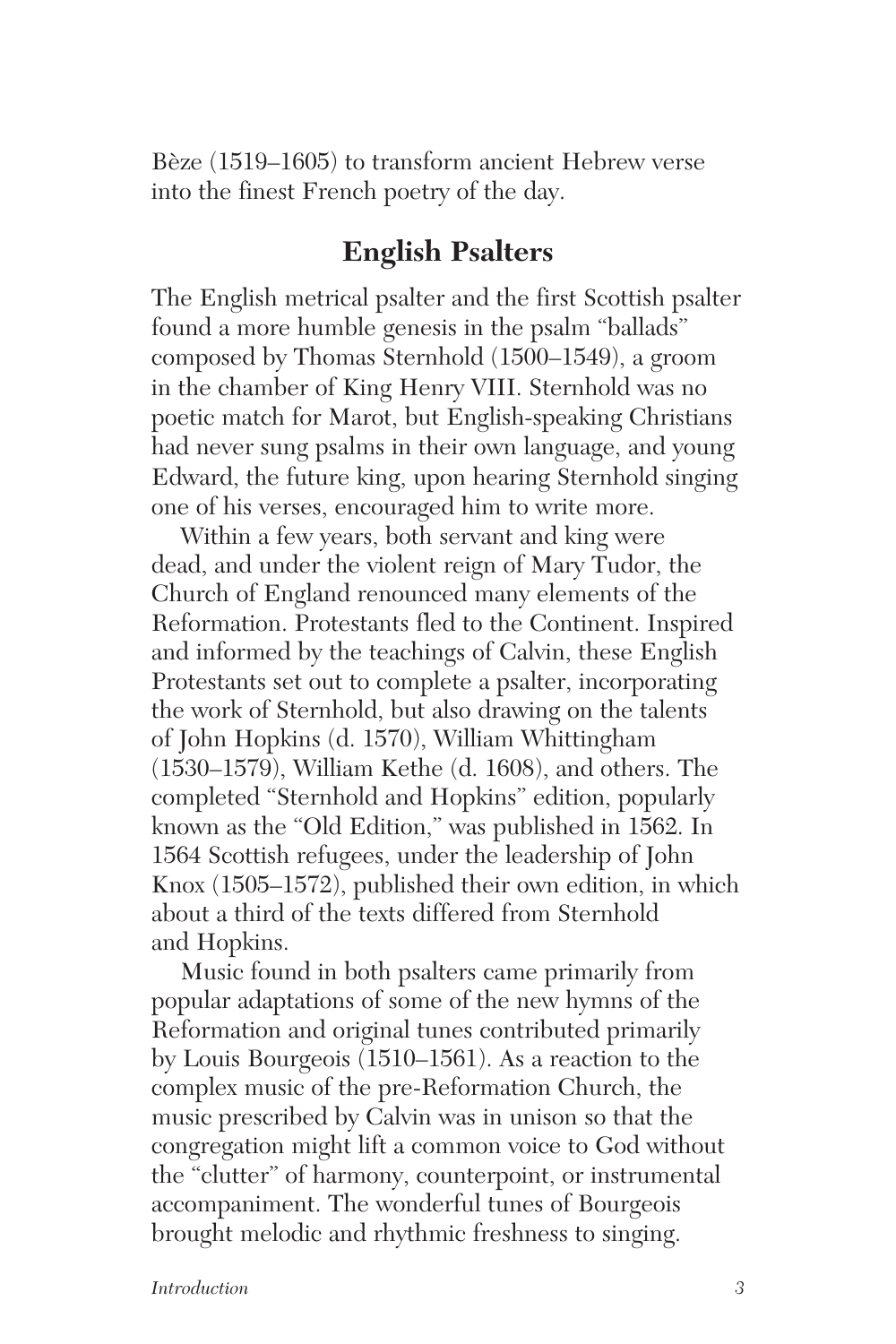Protestants who returned to England during the reign of Queen Elizabeth I brought their psalter. With occasional revision, this translation was retained for more than two hundred years. Competitive metrical editions appeared, most notably the 1612 psalter by Henry Ainsworth (1571–1622) and the 1632 collection by George Wither (1588–1667), but these appealed to the fringes of the Anglican communion rather than to its core. Even the "New Edition" of Nahum Tate (1652–1715) and Nicholas Brady (1659–1726), published in 1696 and revised in 1698 to replace the archaic "Old Edition," met with little enthusiasm. The much-loved verses of Sternhold and Hopkins continued to be sung into the nineteenth century.

#### **Scottish Psalters**

Throughout this time, the Scots were in conflict with the English over a variety of matters both political and religious. Queen Mary was put to death by Elizabeth I, who later died with no apparent heir. Elizabeth was succeeded by James I, the son of her Scottish adversary. With the ascent of King James (1603), the Tudor succession ended and the Stuart line began. The two countries were united. The national churches, however, had become too distinct to merge and too entrenched to compromise. From the form of church government and ordering of worship to the form of the psalms they sang, one sought independence and the other sought control.

The final assault by the English Church, led by Archbishop Laud, was to force the Anglican Book of Common Prayer on the Church of Scotland. Appended to this liturgy was a new psalter, attributed to the late King James himself, which Laud believed would make the new service more palatable to the Scots. The plan failed and triggered a civil war with England, which ended with the execution of Charles I and the institution of the Commonwealth under Oliver Cromwell.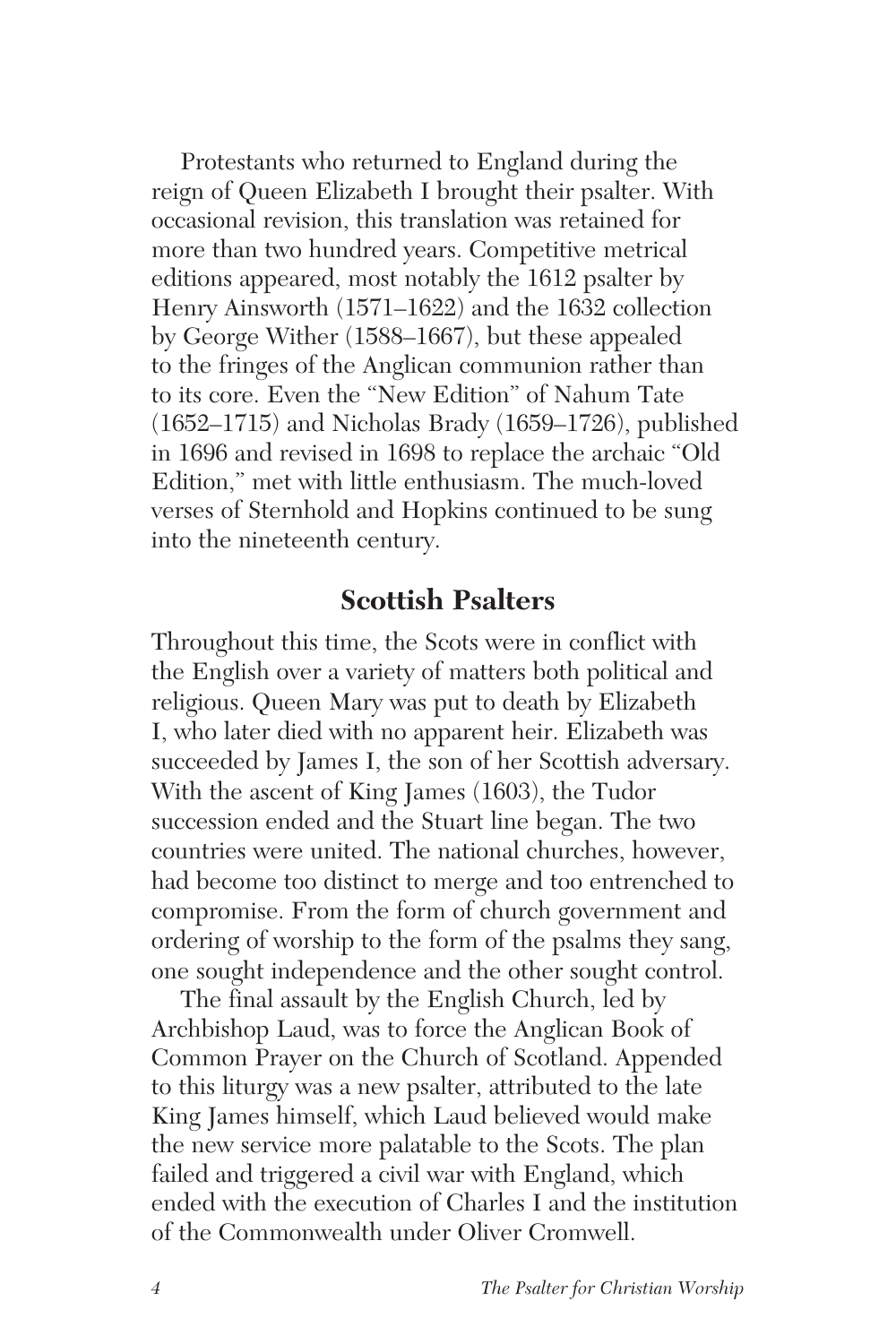With the new power they were enjoying at the expense of the English, the Scots and the Puritans abrogated the use of the Anglican Prayer Book in favor of their Directory for Worship, and sought to replace the 1564 Scottish Psalter. The Westminster Assembly (1643– 1653) examined editions by William Barton (1603–1678), Francis Rous (1579–1659), and others, and in 1650 published its psalter, "more plaine, smooth and agreeable to the Text, than any heretofore." The publication of this edition, known simply as the "Scottish Psalter," delineated English and Scottish psalmody, setting a metrical standard for the Church of Scotland and other English-speaking Presbyterians, which remains virtually unchallenged to this day.

#### **Eighteenth and Nineteenth Centuries**

From the beginning of the Reformation, the texts of the Hebrew psalms presented a dilemma for Christians. Many verses in the psalms applied so directly to the experience of the Hebrew people in their struggle or spoke so intimately of the anger and frustration of the psalmist that they were thought unsuitable for Christian song. Further, early metrical settings adhered so strictly to the original Hebrew that twenty or thirty stanzas were required at times to communicate the full psalm text. Restricted to the use of the psalms in worship, such an approach allowed for no proclamation of the gospel through congregational song. Surely praise, thanksgiving, mercy, grace, and redemption were present in the psalms, but the realization of God's covenant through the gift of Jesus Christ was nowhere to be found. The efforts of John Patrick (1632–1695), Isaac Watts (1674–1748), and others brought the psalter into conversation with the New Testament through liberal paraphrases of the original texts.

A second problem remains: the difficulty of producing a metrical edition of the psalms that can be called

*Introduction 5*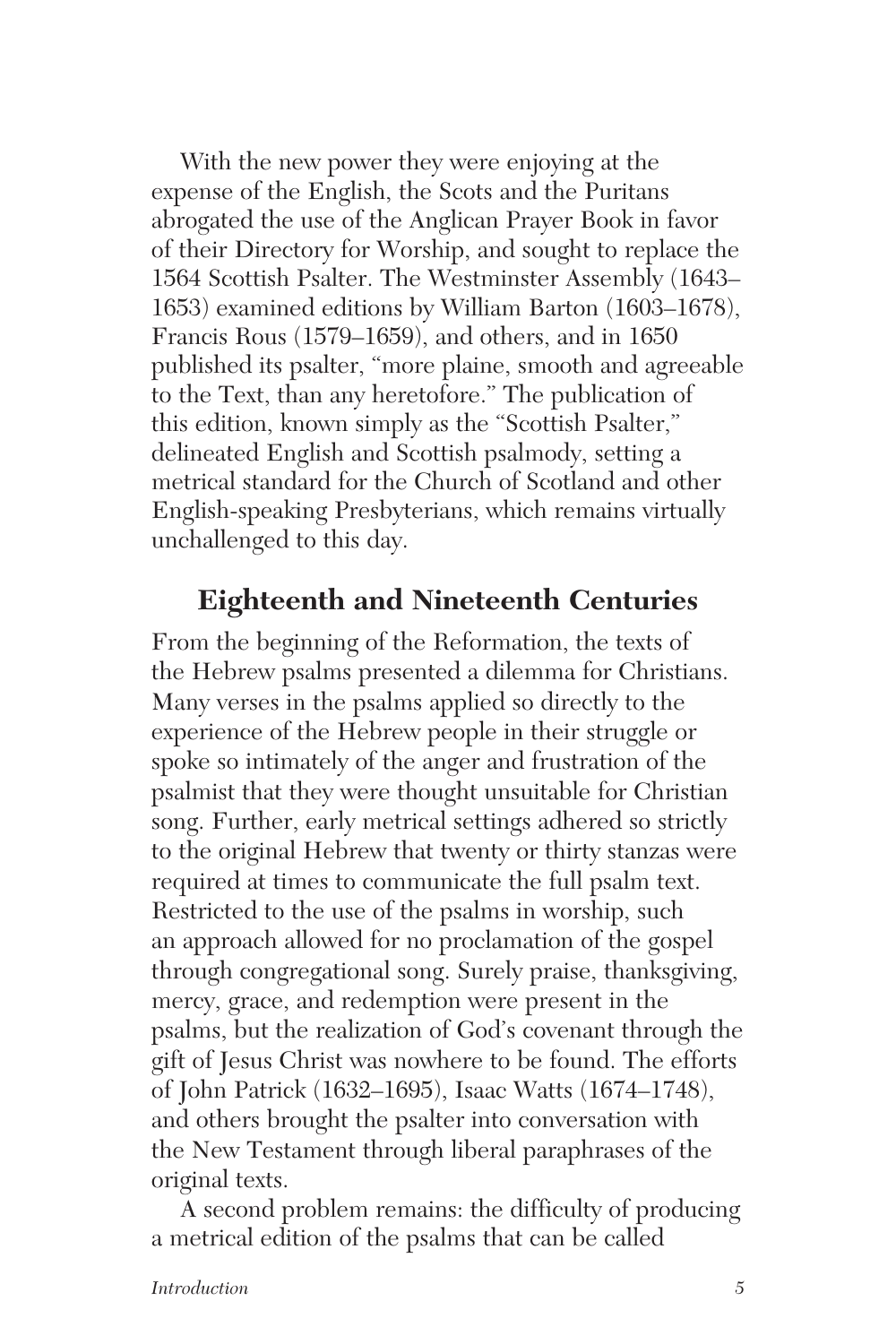"poetry" when these texts are to be sung by a congregation at worship. Some of the more "poetic" paraphrases of the psalms, such as those of James Merrick (1720–1769), seem too "sublime" to be confined to the monotony of a long meter or common-meter tune. This may be one more reason that many great poets— George Herbert (1593–1632), John Donne (1572–1631), and John Milton (1608–1674) among them—did not attempt to turn the whole psalter into verse, choosing instead only those psalms that most appealed to them.

The "culprit" in the near demise of metrical psalmody was not the psalms themselves, but performance practice. Since many people could not read music, they depended on a leader, or "precentor," to "line out" the psalms. The tune would be sung, line by line, with the congregation responding, line by line, in echo fashion. So as not to tax the communicants' tonal memories, the psalms were often sung at a snail's pace, with little of the energy Bourgeois had written into his original tunes.

To simplify singing further, only a dozen tunes were allowed for many years, with the hope that congregations would learn them. There are amusing stories of psalm singing in worship where the people sang their favorite tune without regard for the precentor or the rest of the congregation, resulting in what one contemporary critic described as a sound that resembled the bleating of sheep on the moors! Precentors soon began to embellish the psalm tunes with "graces," which so disguised the melodies that congregations were challenged to identify them, much less reproduce them.

In an attempt to salvage metrical psalmody, some presbyteries restricted the singing in worship to choirs composed of parishioners who were willing to learn to sing. Precentors became music educators and offered instruction in singing psalm tunes. Some considered the psalm texts too sacrosanct to be sung outside of worship, however, so "practice verses" were written to be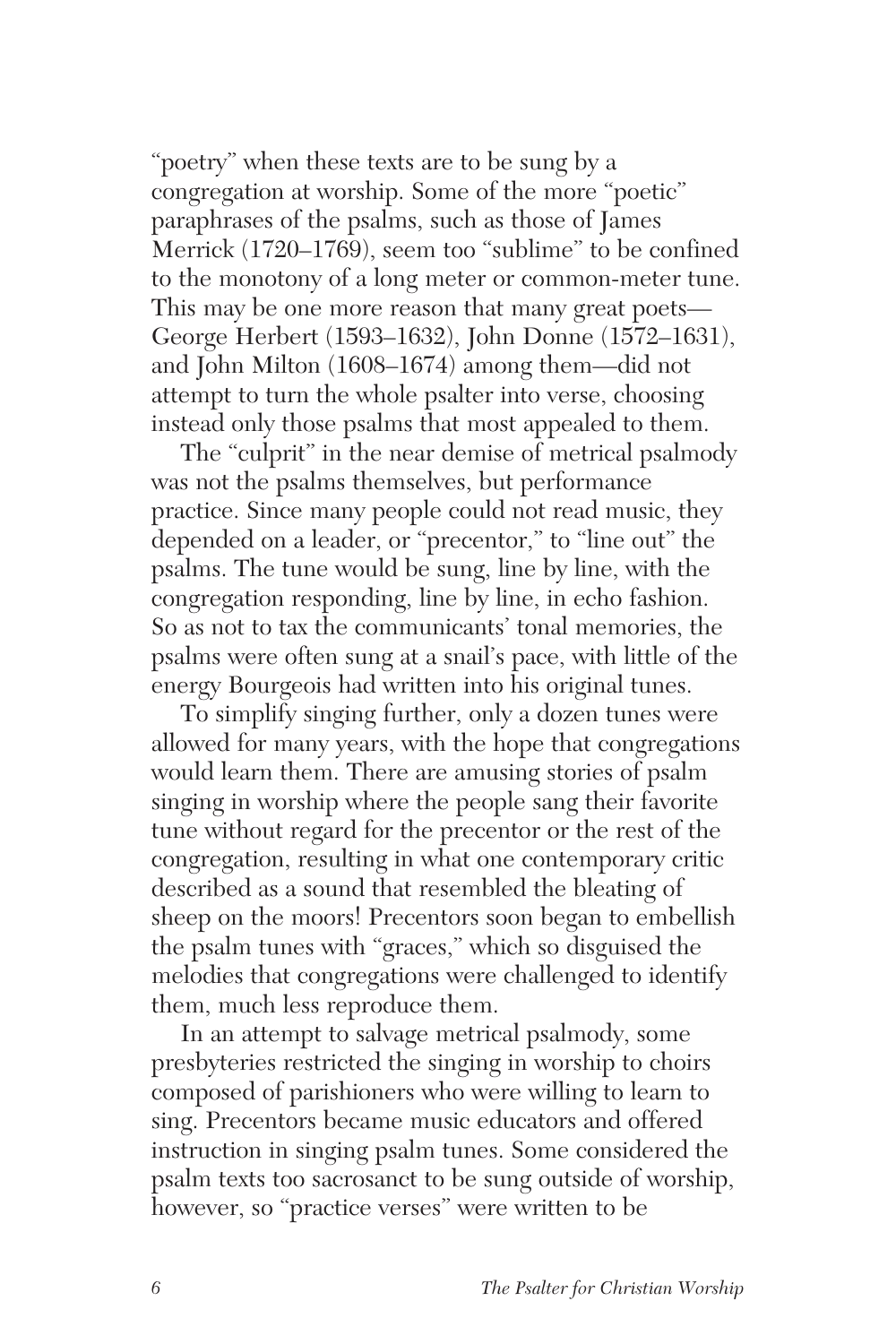substituted for the psalm when learning the music; these were then discarded at the church door. These texts were personal, secular, and even earthy at times, but singing meant so much to the people that they endured the instruction in order to sing in the choir, and soon some of the choir lofts held more people than the naves.

By the Victorian era and the early twentieth century, psalmody had for the most part been swallowed up in a vast sea of hymns authored by the Wesleys, the poets of the Oxford Movement, and other independent hymn writers.

#### **Contemporary Psalters**

As metrical psalms disappeared from regular use in worship, prose settings of the psalms, which had endured in other liturgical traditions, began to take their place. Lectionaries, whether strictly observed or not, regularly included psalms among the lessons. Responsive readings helped maintain the presence of the psalms in worship, albeit in a less than imaginative manner. Those charged with fostering creative and meaningful corporate worship began to seek ways to improve prose psalmody. The ancient practice of antiphonal singing, with repeated phrases sung in response to portions of a psalm, became popular in churches for whom that tradition had long been lost. Congregations could easily learn the refrain and sing "on cue" while the choir changed the psalm verses. These responses or "antiphons" gave the people a means of singing the psalms, though not with the complete involvement that metrical psalmody afforded.

The Christian church is experiencing a time of liturgical renewal, with increased interest in reclaiming traditions and particular practices. One of those traditions is metrical psalmody, as evidenced in the proliferation of psalm settings in many current denominational hymnals. The *Psalter Hymnal* of the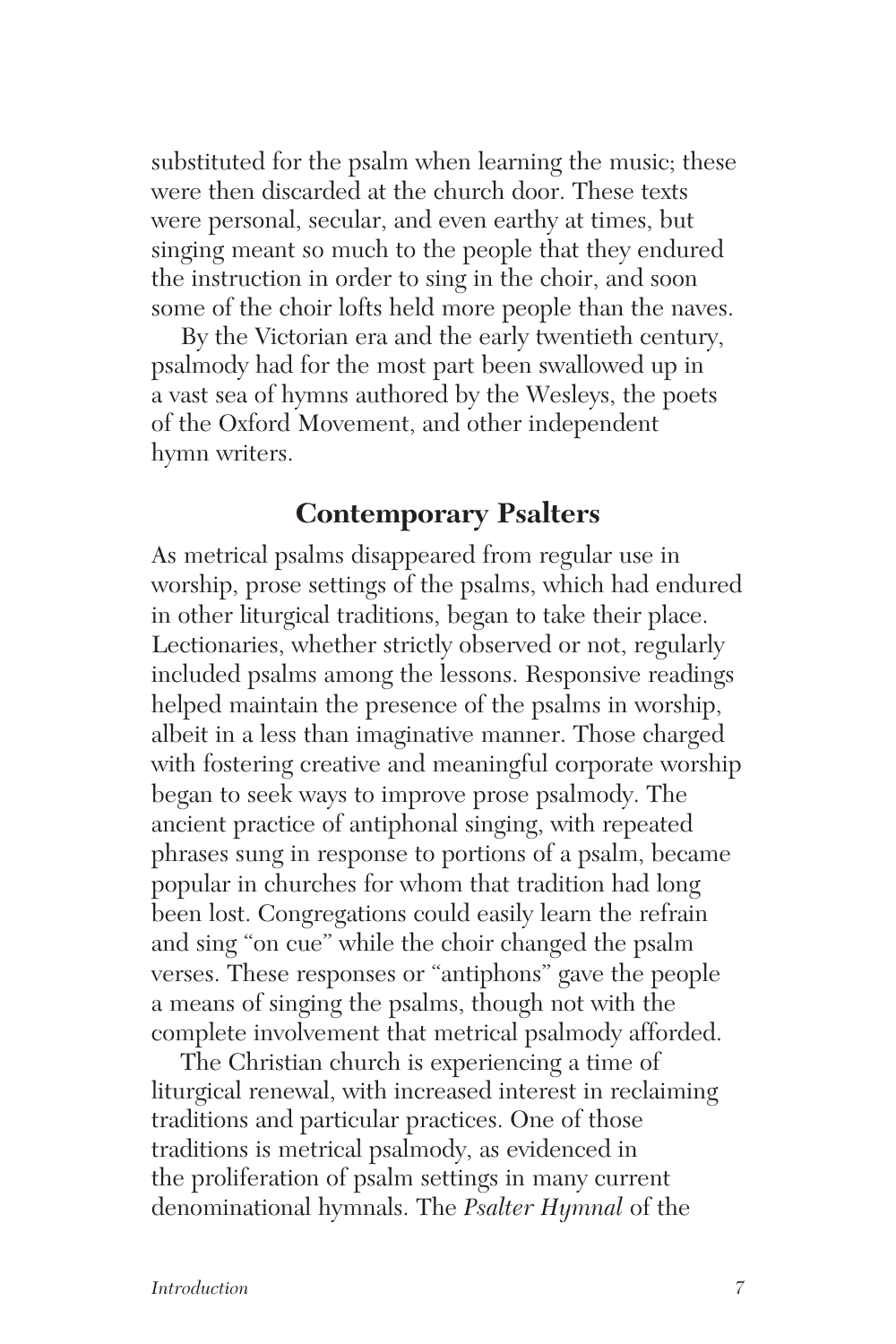Christian Reformed Church, published and revised continually since 1934; the more recent, original psalters by Christopher Webber and Fred Anderson; and *The Psalter for Christian Worship* have served to provide new and more "singable" metrical editions of the psalms.

A new metrical paraphrase sung to a very familiar tune brings psalm singing closer to the hymnody to which we are accustomed. A well-crafted text, coupled with a tune like "Amazing Grace" or "Hyfrydol," is accessible to any gathering. Familiarity encourages participation, which in turn encourages the whole congregation's active participation in worship.

Through the seasons of life, the psalms offer strength, affirmation, remembrance, and joy. We share these gifts with all generations before us who have known sorrow and gladness, condemnation and redemption, darkness and light, death and resurrection.

May God in endless mercy ever continue to teach us new songs of life in God's presence, providence, and praise.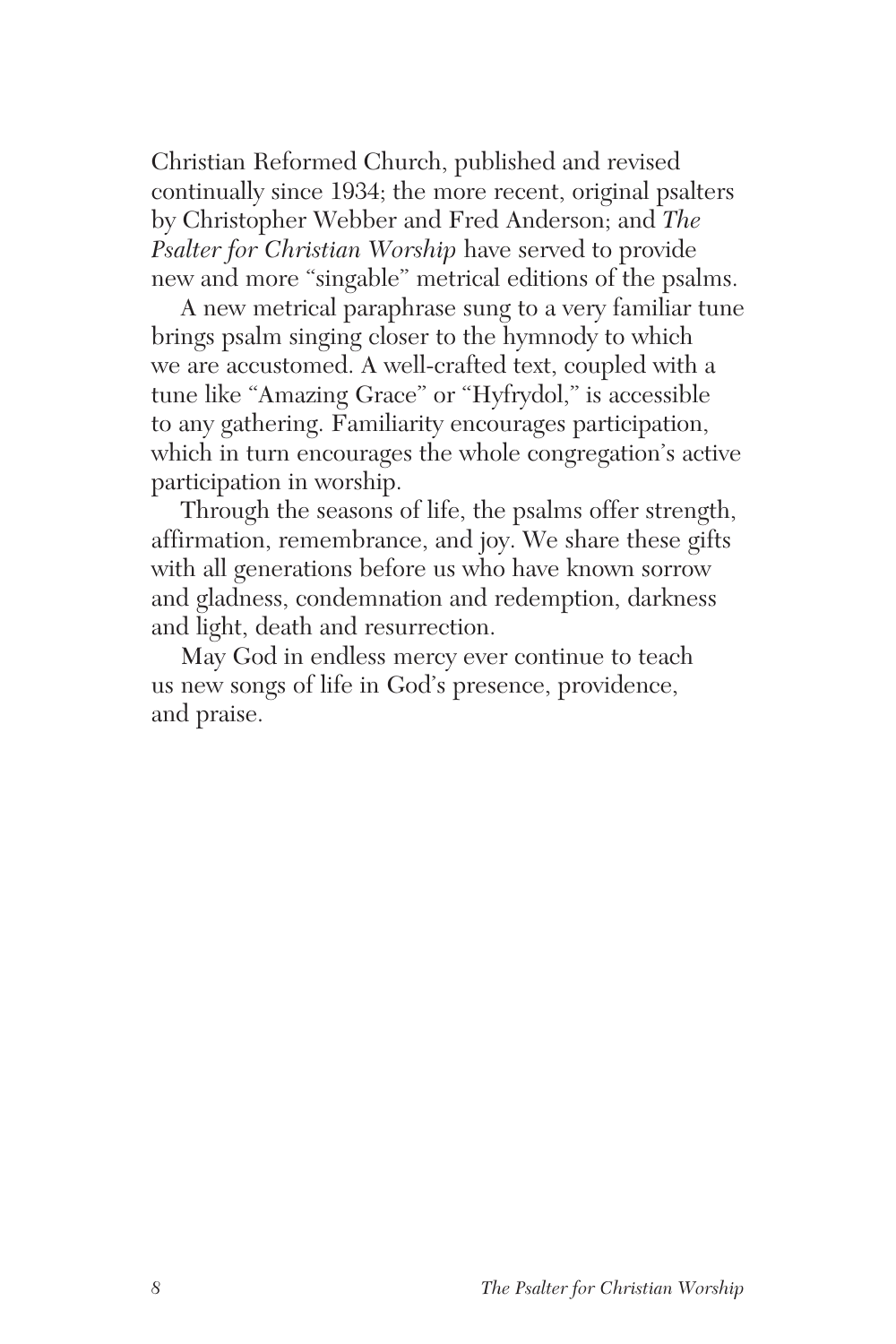# The Psalms Book I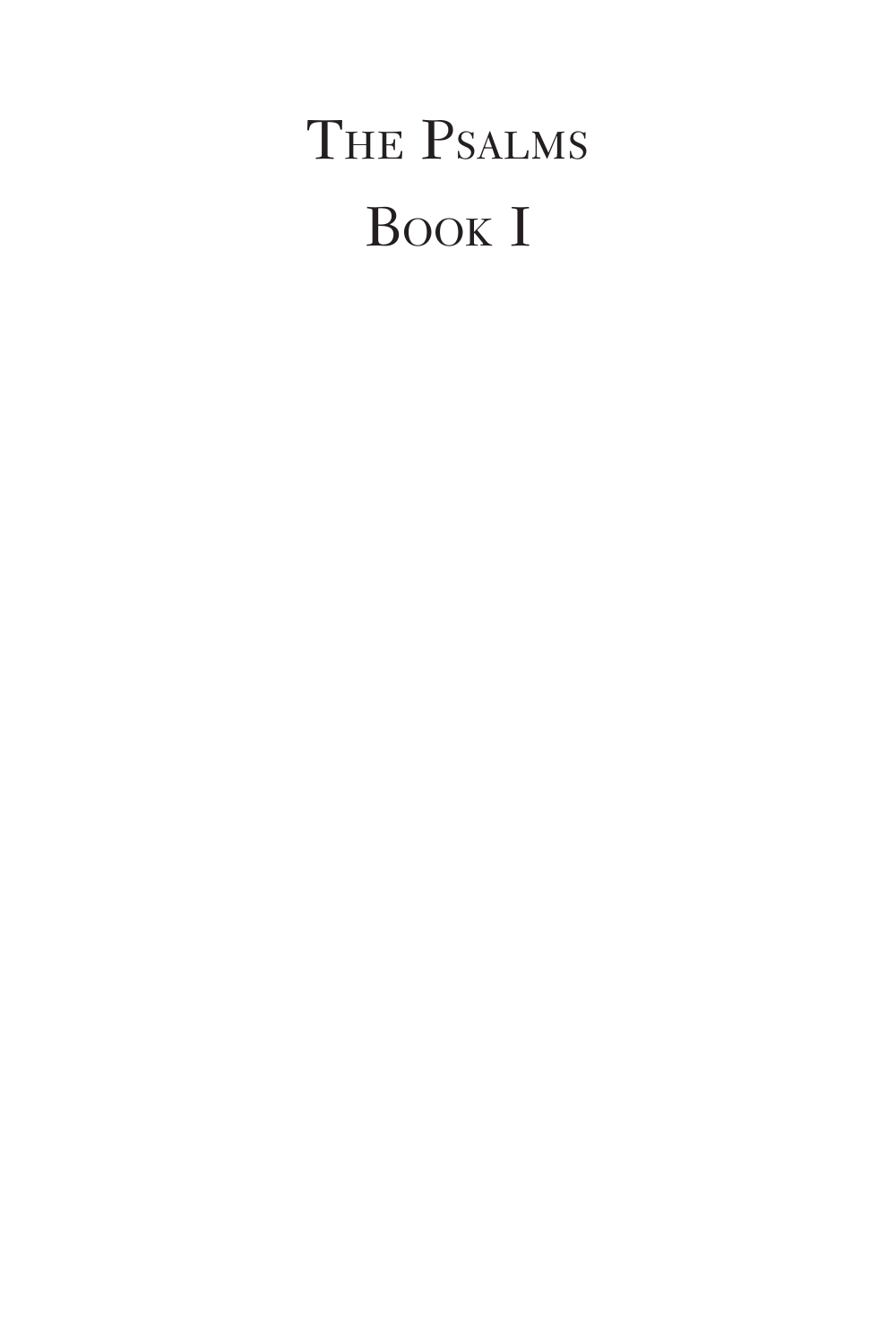## **Psalm 1**

LM (Suggested tunes: CANONBURY; ROCKINGHAM; MARYTON)

How blest are they who venture not Into the dark and sinful way, But find delight in God's own law, And contemplate it night and day.

As trees beside the stream they grow And flourish, wholesome fruit they bear; The wicked lot are cast aside And lost to their own dark despair.

The judgment of the Lord is sure And good to those who seek God's face; The righteous find themselves redeemed, And heirs to God's all-knowing grace.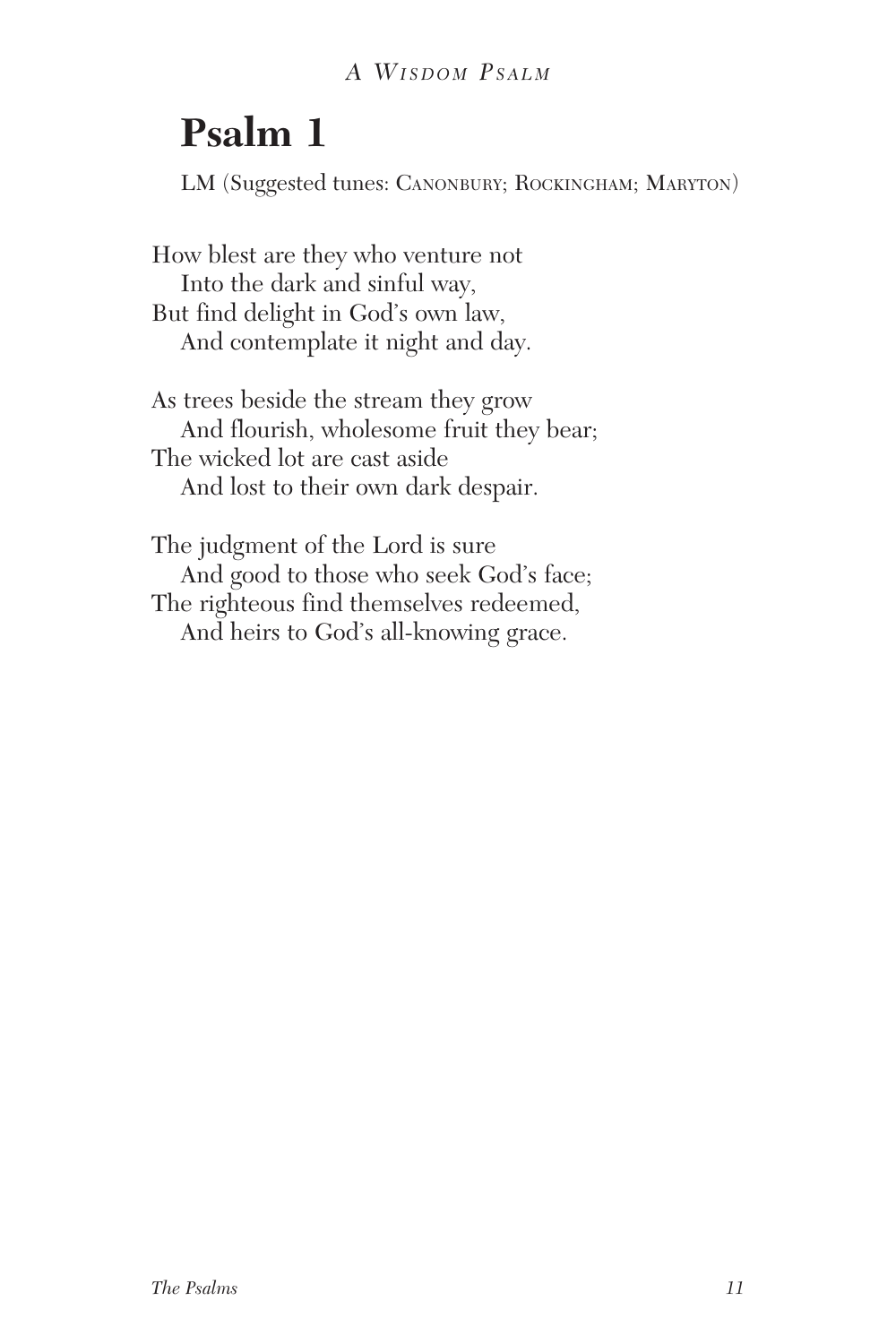#### *A Ro yal Psal m*

### **Psalm 2**

8.7.8.7 D (Suggested tunes: Ebenezer; Holy Manna)

Why do nations rage together, Why in vain do they conspire? Rulers of earth's vast dominions Light the skies with martyrs' fire. Truth mistaken, God forsaken, Banes of righteousness arise; Yet shall they reap sore displeasure, Sure defeat before God's eyes.

To the children of the promise God shall give the throne this day; With a scepter forged of iron, They shall dash their foes as clay. Faith revealing, humbly kneeling, Quench the fire and sheathe the sword; For God's wrath is quickly kindled; Blest are they who serve the Lord.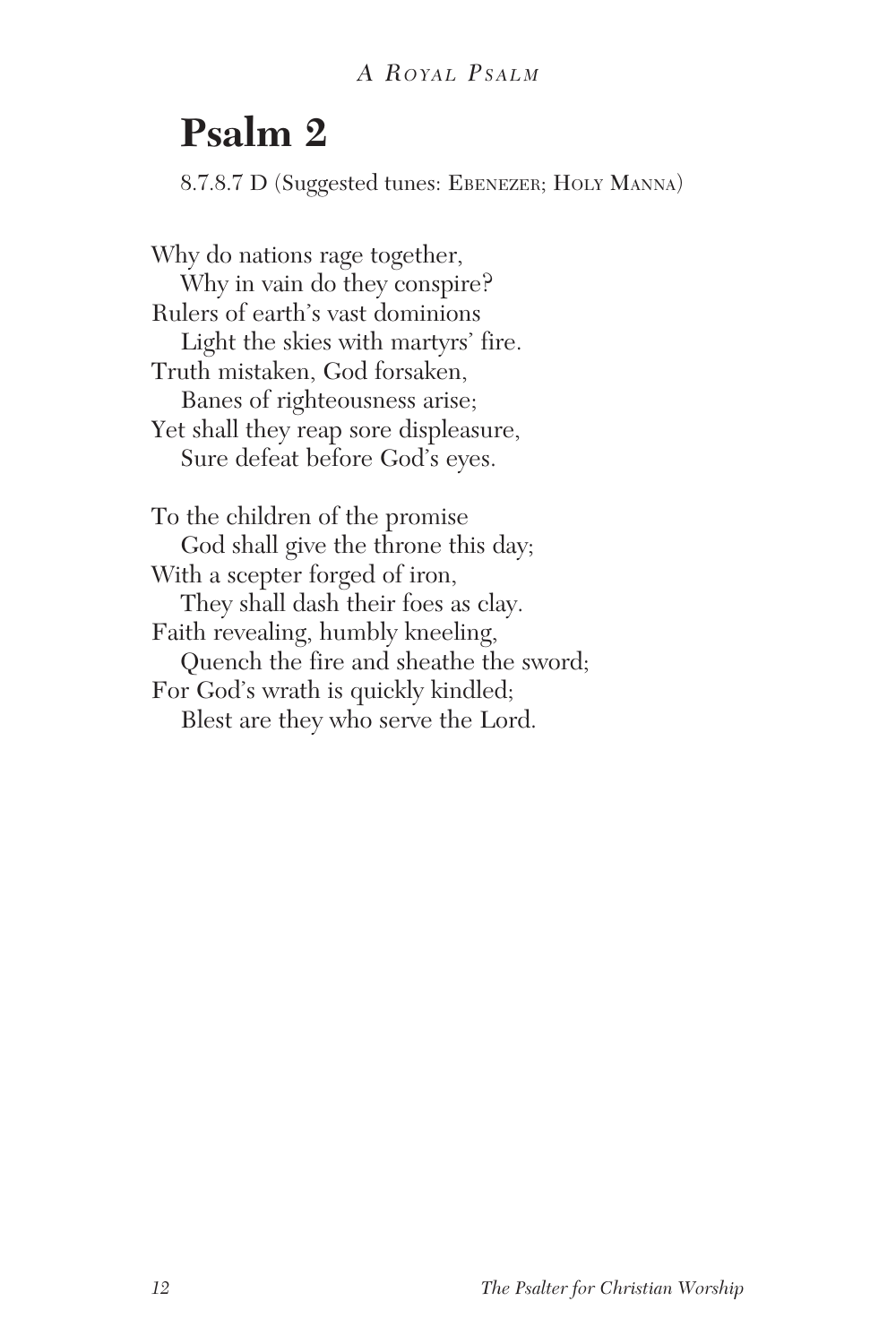#### A LAMENT

### **Psalm 3**

LM (Suggested tunes: WHEN JESUS WEPT; DEO GRACIAS; ERHALT UNS, HERR)

O Lord, how many are my foes! How vast their legions round me press! From ev'ry side, their threats deride, And work to shake my faithfulness.

But You, O Lord, remain my shield, My glory and Redeemer still; I cry to You, who answers me Steadfastly from Your holy hill.

My eyes are closed, I sleep in peace, Assured that I again will wake; When arms shall raise, I'll give You praise, Rejoicing for Your mercy's sake.

Arise, O Lord, deliver me From all who would my life assail; Your blessing sure will long endure, And righteousness at last prevail.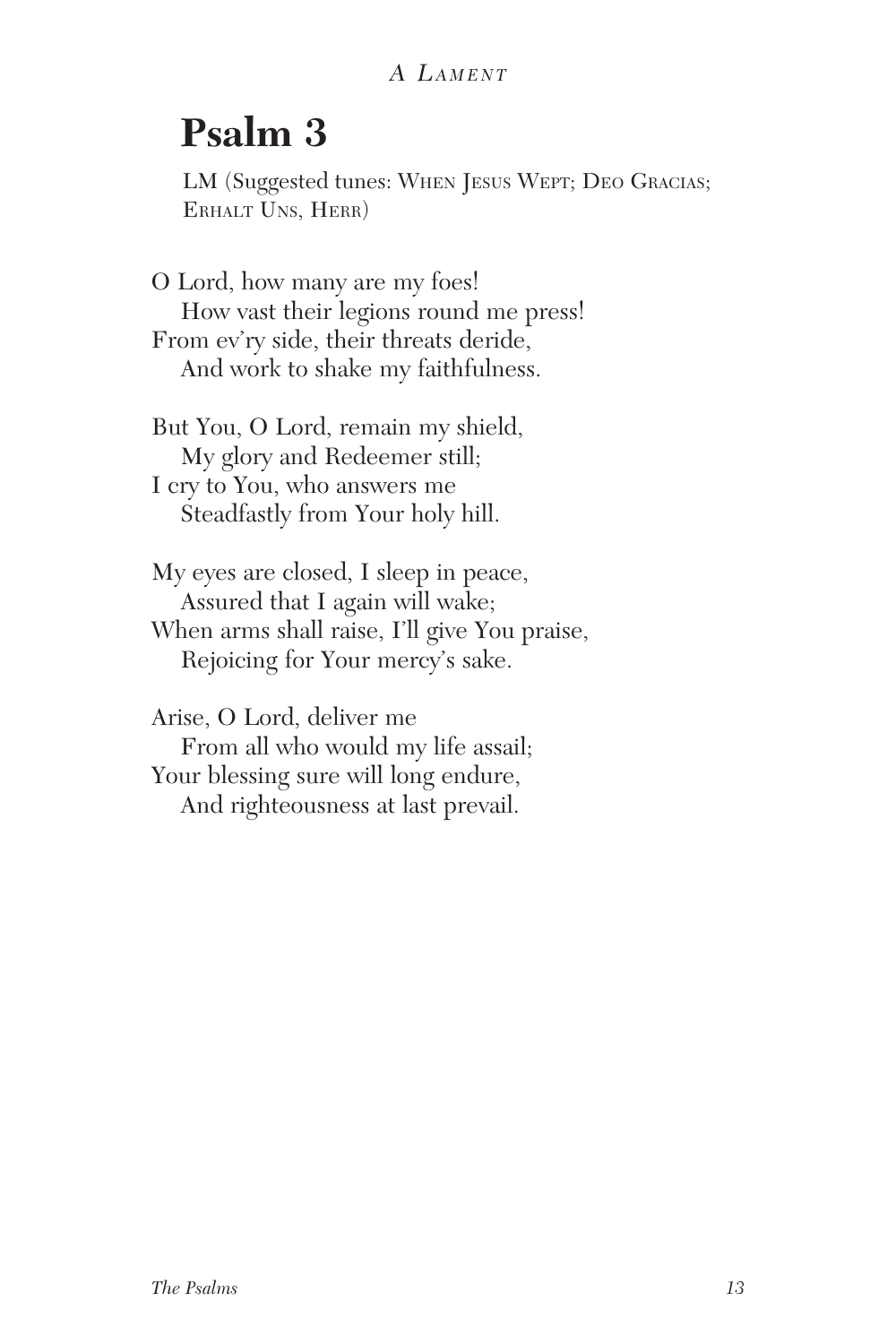#### A LAMENT

### **Psalm 4**

10.10.9.10 (Suggested tune: Slane)

God of all righteousness, hear when I pray, In my distress be my hope and my stay; Long I have suffered revilement and shame, Great God of mercy, I call on Your name.

Angry, yet silent, I know there will be Justice according to holy decree; Never to answer corruption in kind, But in Your promise true peace will I find.

When those around me my faith would confound, May I rejoice in Your gifts that abound; Peace and assurance all discord withstand, Safely I rest in the palm of Your hand.